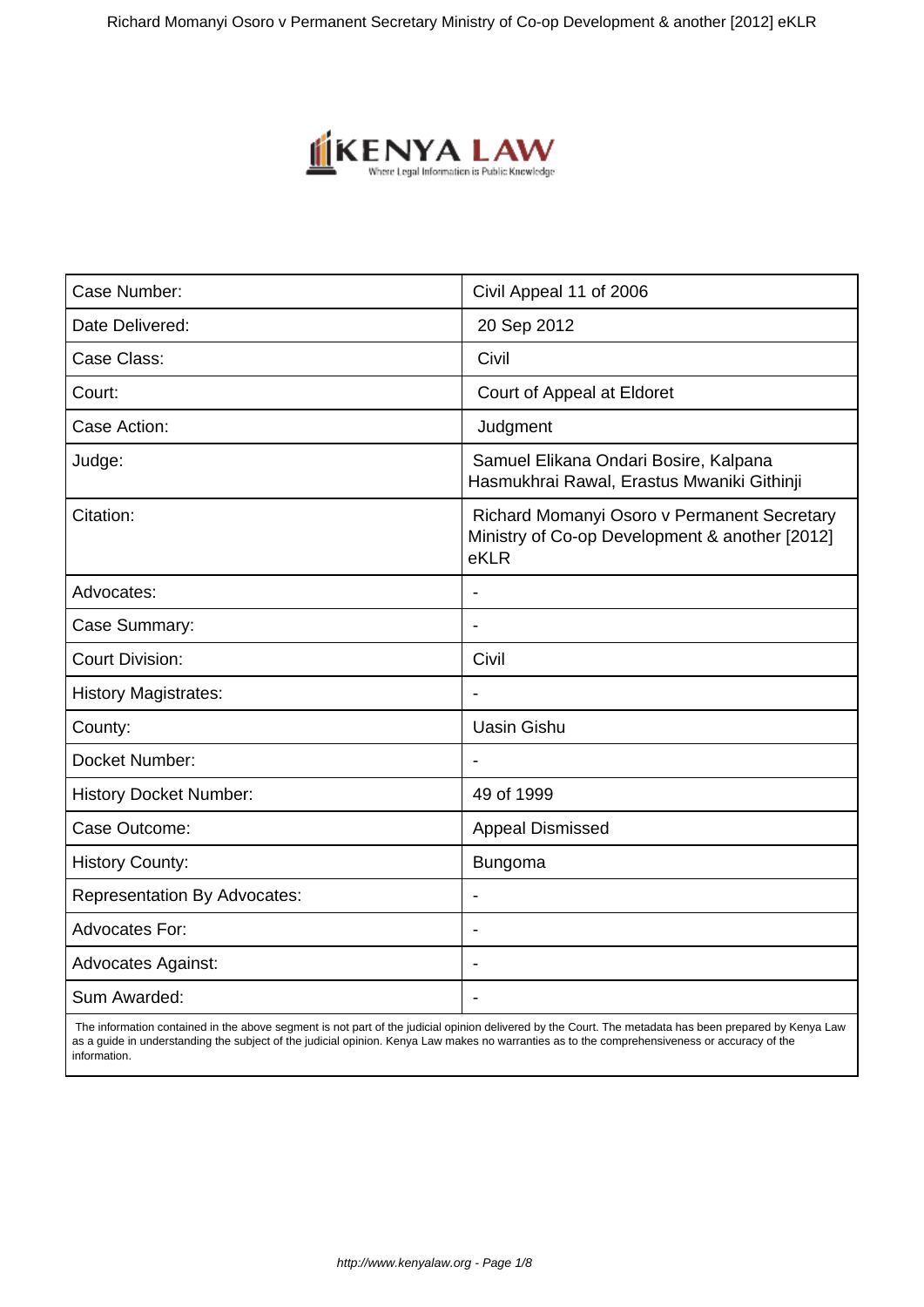## **IN THE COURT OF APPEAL**

# **AT ELDORET**

## **(CORAM: BOSIRE, GITHINJI & RAWAL, JJ.A.)**

## **CIVIL APPEAL NO. 11 OF 2006**

### **BETWEEN**

**RICHARD MOMANYI OSORO............................................................................................................................APPELLANT**

#### **AND**

### **PERMANENT SECRETARY MINISTRY OF CO-OP DEVELOPMENT…......1ST RESPONDENT**

**THE ATTORNEY GENERAL..................................................................................................................2ND RESPONDENT**

(An appeal from a Judgment of the High Court of Kenya at Bungoma (**K. Sergon, J.**) dated 16<sup>th</sup> September 2005

in

H.C.C.C. No. 49 of 1999)

\*\*\*\*\*\*\*\*\*\*\*\*\*\*\*\*\*\*\*\*

### **JUDGMENT OF GITHINJI, J.A**

 This is an appeal from the judgment and decree of the High Court, (**Sergon, J.**) dismissing the appellant\'s suit for various reliefs against the respondent, arising allegedly from wrongful dismissal from employment.

In 1993, the appellant was working as an Assistant Co-operative Officer in the office of the District Cooperative Officer, Nakuru. In February 1993, he applied for 30 days leave from 1<sup>st</sup> March, 1993 to 14<sup>th</sup> April 1993. The leave was approved by a letter dated 5<sup>th</sup> April 1993. However, by Gazette Notice No. 1113 of 19<sup>th</sup> March, 1993 the Commissioner for Co-operative Development appointed the appellant and one N. K. Arap Rop to be liquidators of Mararsoi Farmers Co-operative Society Limited pursuant to **Section 61(1)** of the Co-operative Societies Act-Cap 490 (now repealed), which society was based in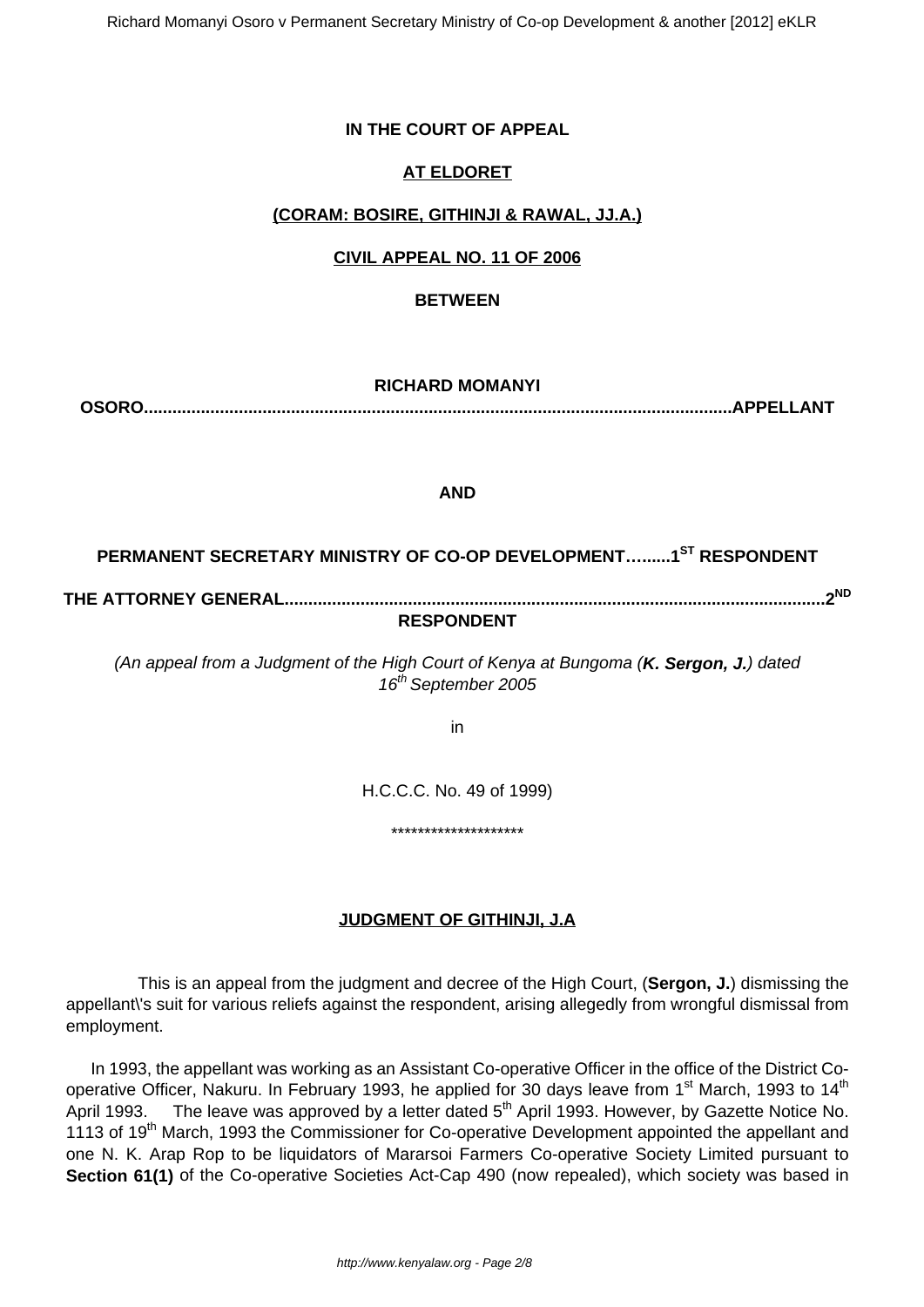Rumuruti in Laikipia District. The appellant pleaded and also testified that following the appointment as a Liquidator, he took up the special assignment which involved traveling between Laikipia, Trans-Nzoia, Nandi and Uasin-Gishu Districts from which districts the members of the society were drawn.

By an application dated  $28<sup>th</sup>$  October 1993, the appellant again applied to the Permanent Secretary through the District Co-operative Officer for 40 days leave with effect from 28<sup>th</sup> October, 1993. The appellant claimed that the earlier approved leave was cancelled by his appointment as a liquidator and that he did not proceed on leave as approved. The second application for leave was forwarded by the District Co-operative Officer by a letter dated 5<sup>th</sup> November 1993 but noted that the leave application was forwarded to him by registered letter from Kitale on 1<sup>st</sup> November 1993, and that there was no letter in the appellant)'s file cancelling the earlier approved leave. By a letter dated  $24<sup>th</sup>$  January 1994, the appellant informed the District Co-operative Officer that after the expiry of leave, he resumed liquidation duties after the expiry of leave, and was now based at District Co-operative Offices at Uasin-Gishu District.

The salary of the appellant was stopped from January 1994. In February 1994, the appellant went to permanent secretary\'s office in Nairobi to inquire why his salary was stopped. According to his evidence, he was informed by Mr. Nyaga who was in charge of personnel that the Provincial Co-operative Officer had complained that he had absconded from duty. The appellant testified that thereafter he met the Commissioner of Co-operatives who told him to go back to Eldoret and complete liquidation duties.

By a letter dated 4<sup>th</sup> May 1994 the appellant informed the District Co-operative Auditor that he had reported on duty with effect from date of the letter after completing the report on liquidation but the letter was not copied to the District Co-operative Officer.

By a letter dated 5<sup>th</sup> May 1994, the District Co-operative Officer asked the Permanent Secretary for guidance in view of the appellant\'s "long desertion from duty" and advised the appellant to stay away until a decision is made. The Permanent Secretary by a letter dated 24<sup>th</sup> May 1994, accused the appellant of absence from duty from  $4<sup>th</sup>$  October 1993 to  $3<sup>rd</sup>$  May 1994 without permission and disobedience of instructions and asked him to show cause why he should not be dismissed from the civil service.

The letter stated in part:

### **"ABSENCE FROM DUTY WITHOUT PERMISSION**

**You are aware that you were appointed a liquidator of Mararsoi Farmers Co-operative Society Ltd. and that in October 1993 you were instructed to hand over the remaining liquidation exercises and proceed to your duty station, Nakuru and resume your normal duties. You were supposed to report at Nakuru on 4th October, 1993 but you chose to remain at Eldoret for reasons you never cared to give.**

**You are also aware that on 28th October 1993 you applied for Annual Leave and posted your application from Kitale to Nakuru. Your request was to be allowed to take leave from the same day, 28th October 1993 to 28th December, 1993. Since normal approval was not conveyed to you, your continued absence from your duty station remained unauthorised.**

**In your letter of 24th January, 1994 addressed to the District Co-operative Auditor Nakuru, you stated that on expiry of your \'unauthorised\' leave you resumed the liquidation exercise of**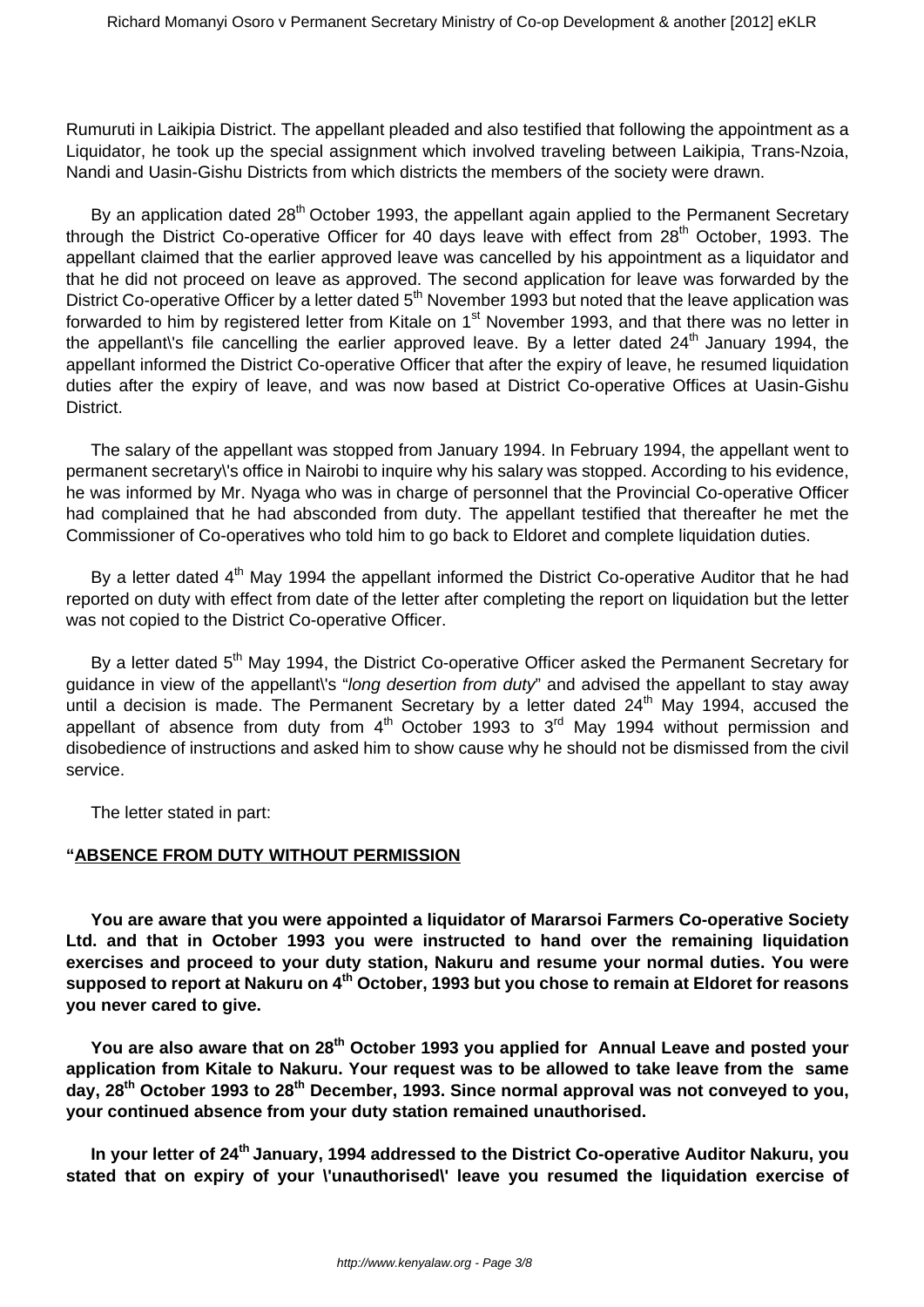**Mararsoi Farmers Co-operative Society Ltd. Since you had earlier instructions to hand over the liquidation duties to other officers, your continued absence from your duty station, Nakuru remained unauthorised. In fact your co-liquidator Mr. Rop handed over the liquidation duties as instructed and your alleged continued handling of the exercise alone is rather unbelievable.**

**It is in the above circumstances, that payment of your salary was stoppled. You called in this office on 8th February, 1994 in pursuit of your withheld salary and the facts of your absence from duty without permission were explained to you verbally by the undersigned. You argued that the facts were false and left Nairobi without the salary apparently for Eldoret and never cared to go back to your duty station, Nakuru. Thus you blatantly perpetuated your unauthorised absence from Nakuru until 4th May 1994 when you re-appeared there. You did this even after this Head Office had reminded you in February, 1994 of the urgent need to be at your duty station."**

The appellant replied by a letter dated 14<sup>th</sup> June 1994. He denied that he had been instructed to hand over liquidation exercise and return to his duty station. He admitted that he proceeded on leave before leave was approved but explained that he did so because his elder sister had died. He admitted that he resumed liquidation exercise but denied that he was doing liquidation exercise alone. He explained that as **Mr. N. K. Rop** was busy at his Baringo Office, they had made a special arrangement whereby the appellant would remain at Eldoret while **Mr. Rop** would go there to sign any necessary documents on every Friday.

Lastly, the appellant explained that he reported for duty at Nakuru after leaving Nairobi after which he was given permission by **Mr. Nyang\'wara** - the District Co-operative Auditor to return to Eldoret to finalise liquidation.

By a letter dated 22<sup>nd</sup> November. 1995 the Permanent Secretary wrote to the appellant partly as follows:

### **"DISMISSAL**

## **I am conveying the decision of the Public Service Commission of Kenya that you should be dismissed from the government service with effect from 4th October 1993 on account of absence from duty without permission and blatant disobedience."**

The appellant appealed against dismissal to the Public Service Commission claiming that the commission had relied on false information in dismissing him and that normal procedures were not followed. The appellant averred that his appeal was never considered nor did the Public Service Commission communicate with him until he received a letter dated  $4<sup>th</sup>$  March 1998 informing him that the second appeal had been rejected as there were no convincing grounds for allowing it. The appellant maintained he had not filed a second appeal.

The appellant pleaded the foregoing matters in the plaint and sought judgment against the respondent for a declaration that the purported dismissal was illegal and unwarranted; an order that he should be paid his full salary and allowances from January 1994, and an order for reinstatement or alternatively payment of full terminal dues.

The respondent filed a defence but there was no appearance for the respondent at the trial and as a result, the trial proceeded exparte. Nevertheless, the High Court dismissed the suit saying in part: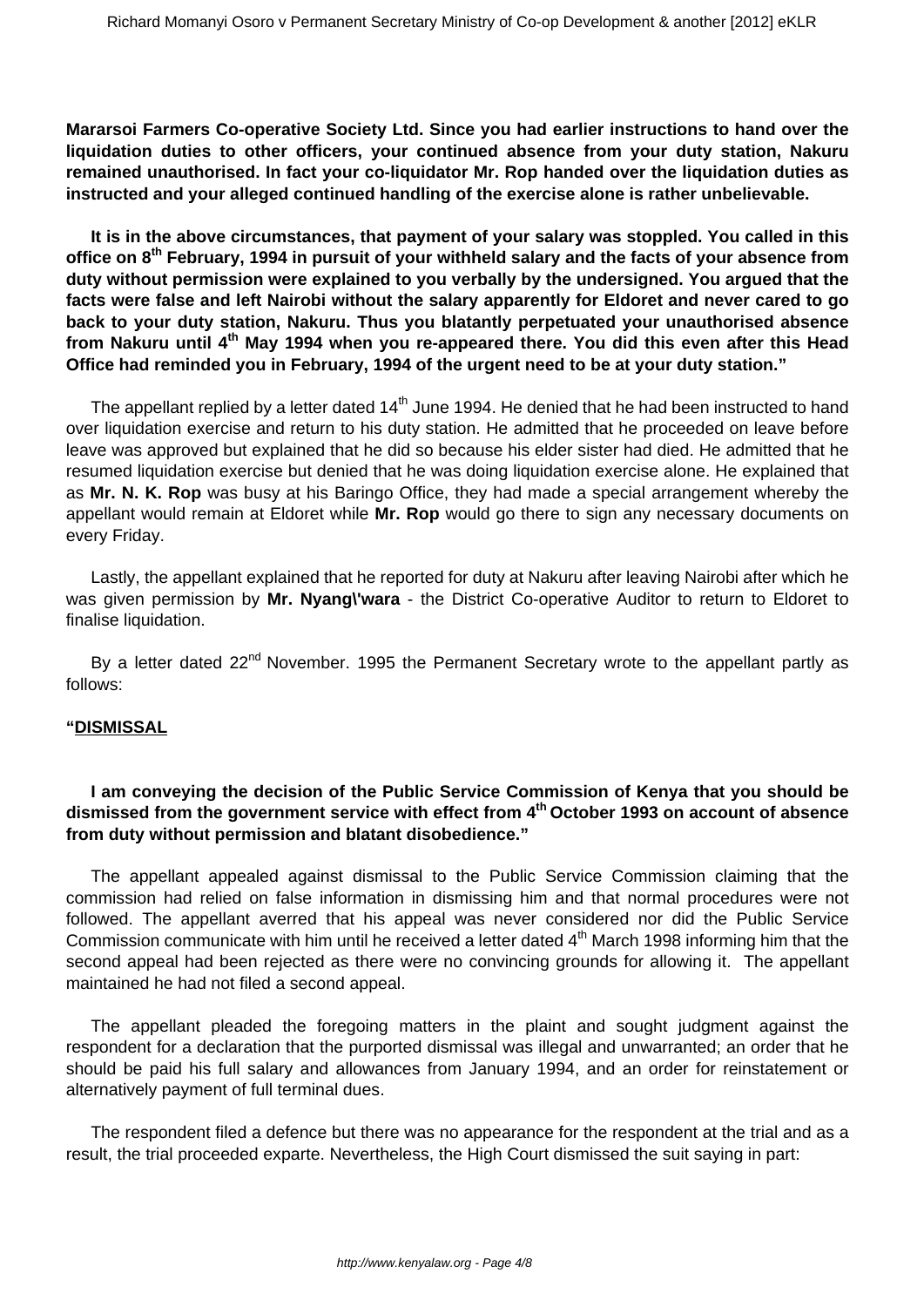**"I find that the government followed the laid down procedures in arriving at a decision to dismiss the plaintiff. The plaintiff was given a right of hearing and a fair hearing for that matter. It is evident from the numerous correspondences produced in evidence before this court that the plaintiff absented himself from duty without authority from his superior. It is also evident that appellant had little regard for his immediate bosses who included the Provincial and District Cooperative Officers. He never sought their permission or prior consent for him to be out of Nakuru, his duty station. He has clearly stated that he was only answerable to the Commissioner of Cooperative Development and no one else.**"

The main ground of appeal is that the trial Judge erred in law and in fact in holding that the appellant had not proved his case on a balance of probabilities.

Although the appellant did not specifically plead the grounds on the basis of which he claimed that the dismissal was unlawful, it is apparent that his case was that the grounds on which he was dismissed had no factual basis. In other words, his claim was that he had not absented himself from duty without permission and was not guilty of blatant disobedience as alleged both in the letter dated 24<sup>th</sup> May 1994 and in the letter dismissing him from government service dated 22<sup>nd</sup> November 1995.

There was no dispute that a public officer could be summarily dismissed from government service for absence from duty without leave. Indeed **Regulation No. 28** of the Public Service Commission Regulations made under Service Commission Act, (Cap 185) provides:

**"Where a public officer is absent without leave or reasonable cause for a period exceeding twenty four hours and the public officer cannot be traced within a period of ten days from the commencement of such absence or if traced no reply to a charge of absence without leave is received from him in writing within ten days after the dispatch of the charge to him, the authority empowered to dismiss him may summarily dismiss him."**

The appellant was accused of absence from duty without leave from  $4<sup>th</sup>$  October 1993 to 3<sup>rd</sup> May 1994 – a period of 7 months. The letter dated  $24<sup>th</sup>$  May, 1994 appreciates that the appellant had been appointed as a liquidator but states that the appellant was instructed to hand over the remaining liquidation exercise and resume duty on 4<sup>th</sup> October, 1993. The appellant is accused of having failed to comply with the instructions. The appellant denied receiving such instructions. The same letter indicates that Mr. Rop the Co-liquidator also received similar instructions and complied with them.

The appellant indicated in his reply to the letter dated 24<sup>th</sup> May 1994 that he and Mr. Ropmade special arrangement where Rop would work at his station in Baringo and only go to Eldoret for liquidation duties on Fridays. That is a confirmation of the contents of the letter of  $24<sup>th</sup>$  May, 1994, that Rop had resumed duties at his station. Furthermore, by a letter dated 22<sup>nd</sup> February, 1995 the Permanent Secretary had asked Rop to confirm, among other things, that he and the appellant had had written communication to stop liquidation exercise.

By a letter dated 3<sup>rd</sup> March, 1995 Rop replied stating among other things, that he received a written communication from Provincial Co-operative Officer, which directed him and the appellant to hand over the remaining payments to respective District Co-operative Offices. However, he stated that he did not understand the letter as directing them to stop the liquidation exercise. In the same letter, Rop confirms that he resumed duty at his station.

The two letters were produced by the appellant at the trial. They however do not support his case. Rather, they support the Permanent Secretary\'s letter that the applicant and Rop had written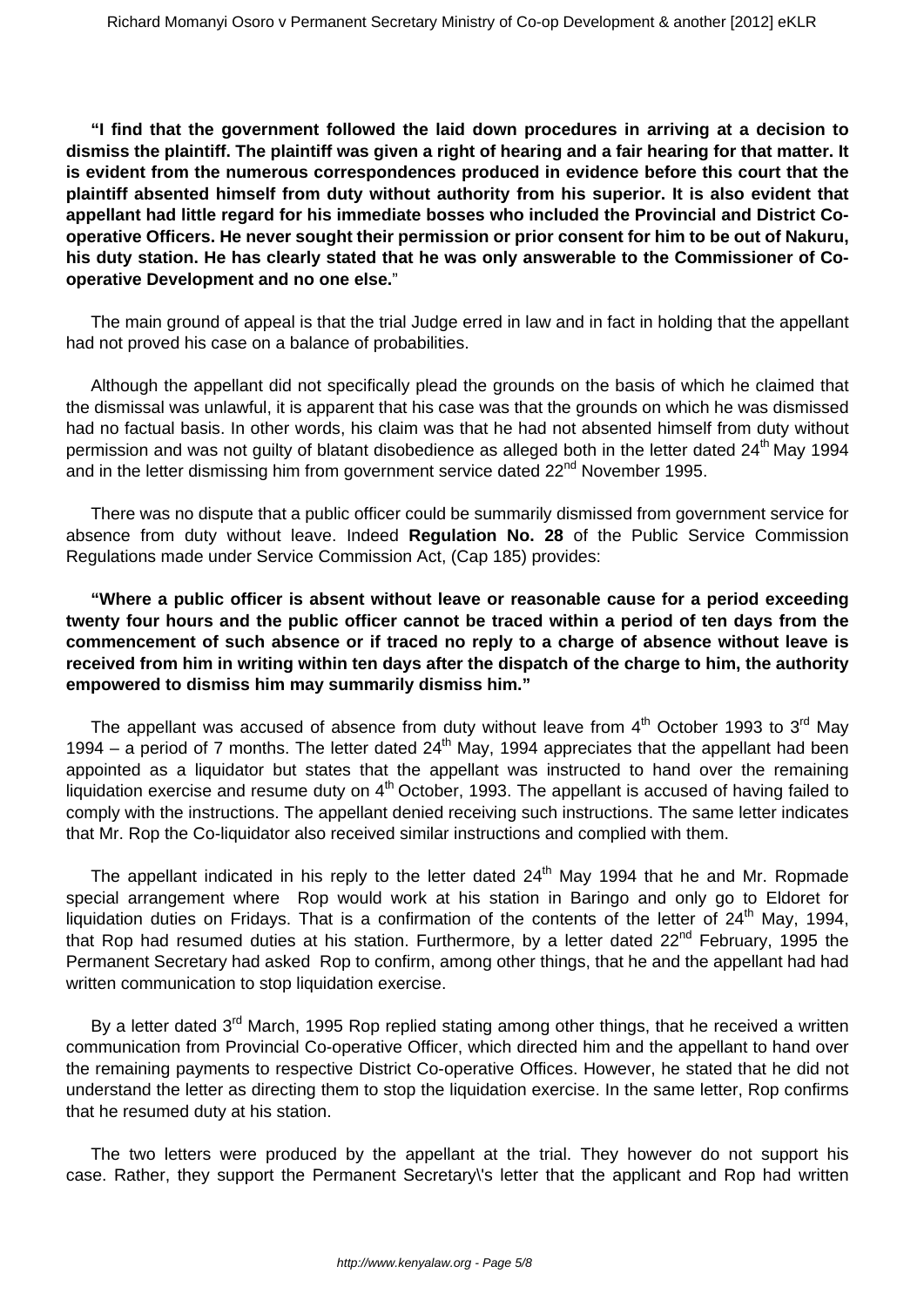instructions to hand over the remaining liquidation exercise to respective District Co-operative Officers. It is clear from Rop\'s letter dated  $3<sup>rd</sup>$  March 1995 that he and the appellant are relying on the mere failure to de-gazette them as liquidators for the assertion that the written instructions did not stop the liquidation exercise. It is apparent from the letter of Rop **t**hat the Provincial Co-operative Officer had for all intents and purposes, relieved the appellant and Ropof their duties as liquidators and directed that the remaining liquidation be handled by District Co-operative Officers. It follows that if the appellant returned to Eldoret to continue with the liquidation exercise from  $29<sup>th</sup>$  December, 1993 to  $4<sup>th</sup>$  May, 1994, he was away from his station without permission and contrary to instructions of his superiors.

Moreover, it is clear from the letter dated 24<sup>th</sup> February, 1994 that when appellant went to Permanent Secretary's office on 8<sup>th</sup> February, 1994 to inquire why his salary had been stopped, he was informed that his salary had been sopped because of his absence from duty without permission and was instructed to be at his station. The appellant instead of going back to Nakuru, returned to Eldoret.

The appellant claimed that Nyang\'wara gave him permission to return to Eldoret to complete liquidation. That explanation is not credible. The appellant already knew that he had problems for having failed to report at Nakuru. He also knew that he had already been instructed to hand over the remaining work to respective District Co-operative Officers. Moreover, Mr. Nyang\'wara as shown by his letter dated 5<sup>th</sup> January, 1994 knew that the appellant was required to resume duty at Nakuru after expiry of his leave. In that letter, Nyang\'wara reports to the Provincial Co-operative Officer thus:

## **"According to Mr. Osoro\'s leave application form, his annual leave started on 28th October, 1993 and ended on 28th November, 1993. He has not reported up to date (5th January, 1994) and we have no any information as to why he has not reported on duty."**

It is not credible that Nyangwara would subsequently allow the appellant to return to Eldoret and remain there for over two months without consulting the Provincial Co-operative Officer. The appellant raised the issue whether any person, apart from the Commissioner for Co-operatives, could legally recall him from the liquidation exercise without consulting the Commissioner.

There cannot be any dispute that the appellant, the Commissioner of Co-operatives, the Provincial Co-operative Officer, District Co-operative Officer and the District Co-operative Auditor, are all under the Permanent Secretary administratively, in the Ministry of Co-operative Development. Any superior officer exercising delegated authority from the Permanent Secretary could give the appellant any lawful instructions. In any case, the instructions that the appellant should hand over the remaining liquidation exercise was not inconsistent with his appointment as a liquidator, as he could still complete the report while still working at Nakuru, just as Rop was doing.

The appellant admitted that he went on leave before it was authorised. It seems from the record that his leave was not formally approved by the Permanent Secretary thus rendering his absence without permission. Lastly, his explanation is inconsistent with his oral evidence that he met the Commissioner of Co-operative when he was in Nairobi who told him to go back to Eldoret.

The appellant was given an opportunity to respond to the accusations against him but the appeal was ultimately rejected and the appeal dismissed. He says that his appeal was not heard and that he did not file a second appeal. If so, then the letter dated  $4<sup>th</sup>$  March 1998 logically refers to the dismissal of the first appeal.

The appellant further contended that no proper procedure was followed and that he should have been given a warning three times, followed by interdiction, and ultimately by dismissal. This was however a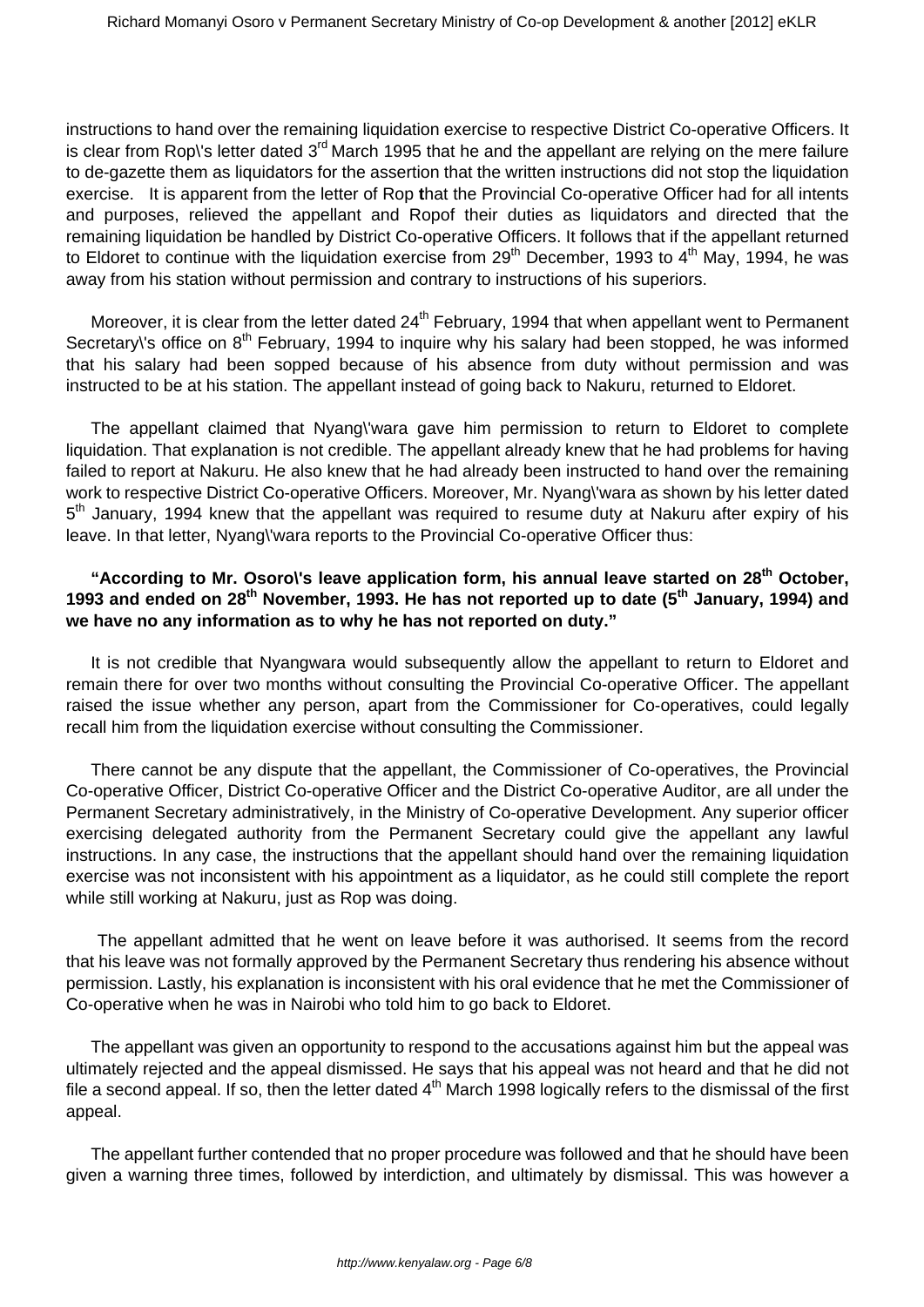summary dismissal which is authorised by **Regulation 28.**

There is no provision in the Public Service Commission Regulations for oral hearing of appeals. From the nature of the complaints against the appellant, it was sufficient if he was informed of the grounds on which he was dismissed and given an opportunity to file an appeal. This was done and the appellant indeed filed an appeal. The Public Service Commission is a master of its own procedure as a statutory body. It need not hold a hearing and it can do everything in writing. The Public Service Commission ultimately communicated its decision to the appellant, that there was no convincing grounds for allowing the appeal although it erroneously referred to the appeal as the second appeal.

From the foregoing, I am satisfied that the grounds on which the appellant was dismissed were supported by ample documentary evidence, and that the High Court quite correctly dismissed the appellant\'s suit.

Thus I find no merit in this appeal which I would dismiss with no orders as to costs. As **Rawal, JA** agrees, the appeal is dismissed with no orders as to costs.

This judgment has been delivered under **Rule 32(3)** as Bosire, JA. is not currently performing judicial functions.

**Dated and delivered at Eldoret this 20th day of September, 2012.**

**E.M. GITHIN.II** 

**…………….........…………**

**JUDGE OF APPEAL**

### **JUDGMENT OF RAWAL, JA.**

 I have had the advantage of reading the judgment of **Githinji, JA** in draft. I concur with it entirely and I have nothing useful to add.

I agree that the appeal be dismissed with no orders as to costs.

**Dated and delivered at Eldoret this 20th day of September, 2012.**

**K. H. RAWAL**

**………………………**